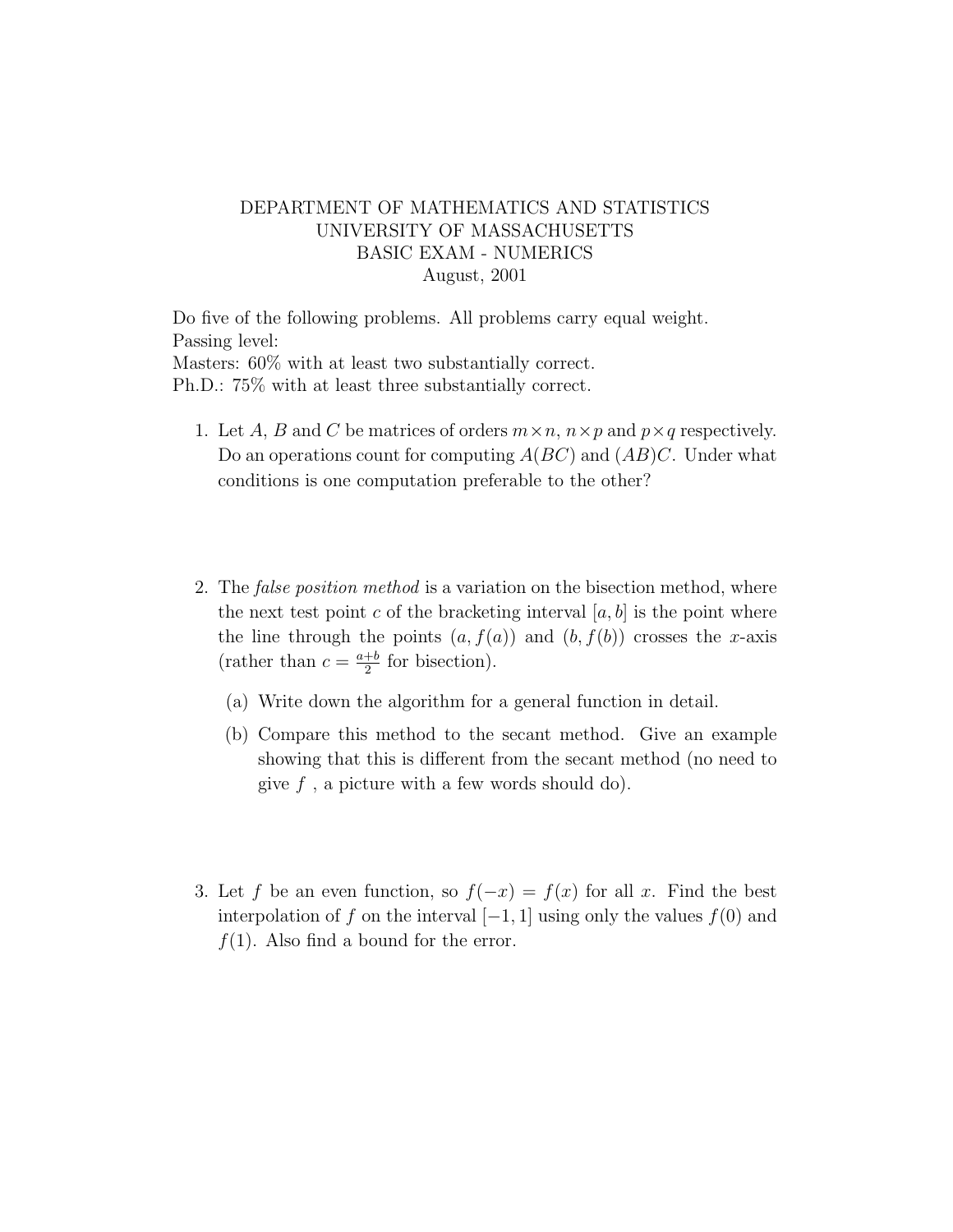4. We want to approximate

$$
\int_0^1 f(x) \, x \, dx
$$

by a rule of the form

 $a f(b)$ .

Find a and b so that the method is exact for as many polynomials as possible. Also find the error term.

5. For the trapezoidal rule (denoted by  $I<sup>T</sup>$ ) for evaluating

$$
I = \int_{a}^{b} f(x) \, dx,
$$

we have the asymptotic error formula

$$
I^T = I + C_1 h^2 + O(h^4),
$$

and for the midpoint formula  $I^M$ , we have

$$
I^M = I + C_2 h^2 + O(h^4),
$$

where  $C_1$  and  $C_2$  are constants. Using these results, obtain a new numerical integration formula  $\tilde{I}$  combining  $I<sup>T</sup>$  and  $I<sup>M</sup>$  with a higher order of convergence. Write out the weights to the new formula  $\tilde{I}$ .